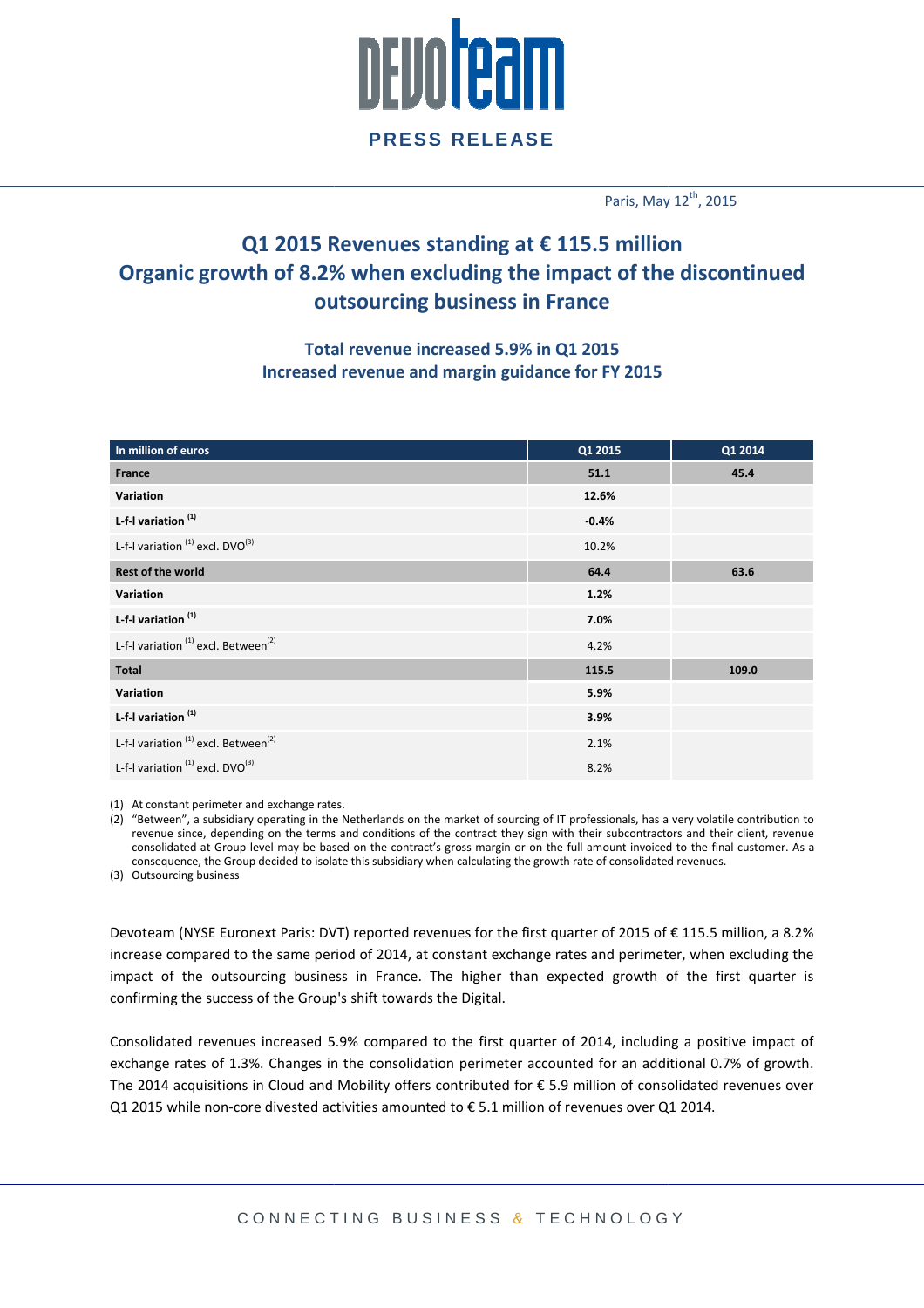# <u>DEVOITOAM</u> **PRESS RELEASE**

#### **Growth by Region**

The Region structure has been modified to reflect the Group's internal organization. Pro-forma information is available in the appendix of this press release.

| In million of euros                                                                          | Q1 2015        | Q1 2014 |
|----------------------------------------------------------------------------------------------|----------------|---------|
| <b>New Mediterranean</b><br>(Solutions & Consulting France, Tunisia)                         | 37.6           | 36.2    |
| Variation                                                                                    | 3.8%           |         |
| L-f-I variation $(1)$                                                                        | 3.8%           |         |
| <b>Northern Europe &amp; Belux</b><br>(United Kingdom, Norway, Denmark, Belgium & Luxemburg) | 26.2           | 25.7    |
| Variation                                                                                    | 1.9%           |         |
| L-f-I variation <sup>(1)</sup>                                                               | 1.7%           |         |
| <b>Central Europe</b><br>(Germany, Switzerland, Czech Republic, Poland & Austria)            | 13.0           | 11.4    |
| Variation                                                                                    | 14.6%          |         |
| L-f-I variation <sup>(1)</sup>                                                               | 13.0%          |         |
| <b>Single entities</b><br>(S'team, Middle East, Netherlands excl. Between & Spain)           | 16.6           | 13.1    |
| Variation                                                                                    | 26.9%          |         |
| L-f-I variation <sup>(1)</sup>                                                               | 19.4%          |         |
| <b>Others</b>                                                                                | $22.0^{(2)}$   | 17.5    |
| Variation                                                                                    | 25.6%          |         |
| L-f-I variation <sup>(1)</sup>                                                               | $-9.0%$        |         |
| L-f-I variation <sup>(1)</sup> excl. Between                                                 | $-34.3%$       |         |
| L-f-I variation <sup>(1)</sup> excl. DVO                                                     | 21.3%          |         |
| Divestments <sup>(3)</sup>                                                                   | $\blacksquare$ | 5.1     |
| <b>Total</b>                                                                                 | 115.5          | 109.0   |
| Variation                                                                                    | 5.9%           |         |
| L-f-I variation $(1)$                                                                        | 3.9%           |         |
| L-f-I variation <sup>(1)</sup> excl. Between                                                 | 2.1%           |         |
| L-f-I variation (1) excl. DVO                                                                | 8.2%           |         |

(1) At constant perimeter and exchange rates.

(2) Including € 5.9 million of revenues from Axance and gPartner

(3) Divestments include the subsidiary AuSystems Italy, CRM Poland and Devoteam Sweden.

At constant exchange rates and perimeter, and excluding the impact of the outsourcing business in France, all regions grew in the first quarter of 2015 2015.

Revenues of the region "New Mediterranean" increased by 3.8% at constant exchange rates and perimeter, driven by the dynamics of the consulting business and its Digital Transformation offer. The region also benefited from the growth of the newly launched services aiming at enhancing networks for the Cloud.

"Northern Europe & Belux" benefited from a good dynamic in Belgium and Luxemburg, in particular through the launch of a private cloud offer targeting customers in Luxemburg who are highly sensitive to data security. The performances of the Scandinavian and British entities are more contrasted but the overall regional growth still stood at 1.7% on a like-for-like basis.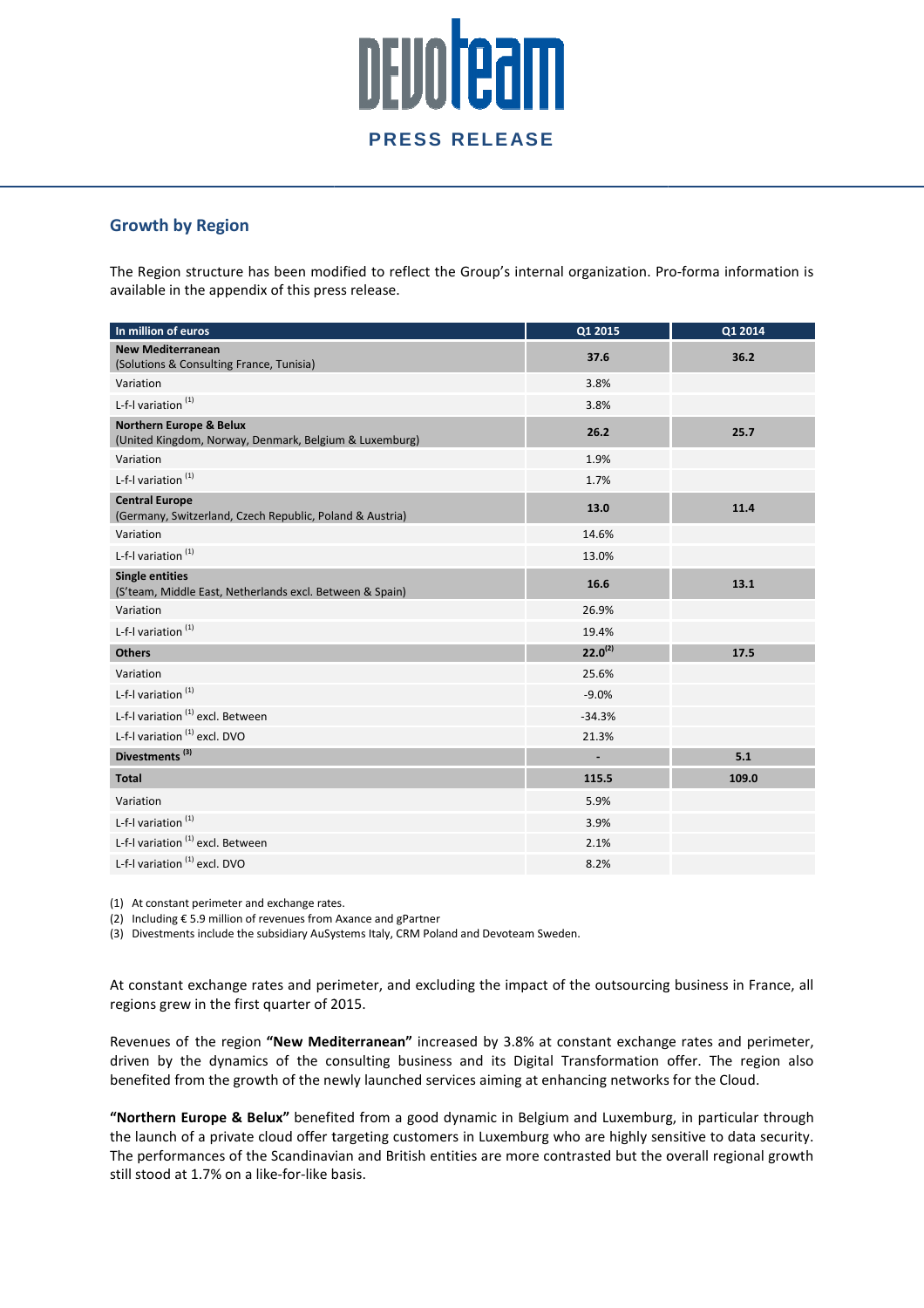# <u>nevoteam</u>

#### **PRESS RELEASE**

Revenues in "Central Europe" increased by 13.0% on a like-for-like basis compared to the first quarter of 2014. Germany, Austria and Czech Republic continued to benefit, in line with the trend of the second half of 2014, from the successes of offers such as Data & Information Management, IT Security and Network Transformation, particularly in the automotive and telecom sectors in Germany. In Poland, revenues decreased by 38%, in line with the Group's decision to streamline and reshape the Polish business in order losses. end of the second half of 2014,<br>nt, IT Security and Network<br>In Poland, revenues decreased<br>business in order to reduce the

The commercial success of our entities Devoteam Middle East and S'team (digital project management in France) were the main drivers of the "Single Entities" segment, for which revenues increased by almost 20% on a like-for-like basis compared with the fi first quarter of 2014.

Finally, revenues of newly consolidated entities (operating in the field of design of mobile services and around Finally, revenues of newly consolidated entities (operating in the field of design of mobile services and around<br>the Google partnership), as well as the development of the broker business, notably in the Netherlands, explained the 25.6% growth of the "Others" segment compared to the same period last year.

#### **Headcount and utilization rate**

Excluding the impact of the outsourcing business in France, the Group's total staff increased by 59 people over Q1 2015. As of March 31st, 2015, Devoteam employed a workforce of 3.573 people compared to 3.653 at the end of December 2014.

As of March 31<sup>st</sup>, 2015, the ratio of billable headcount to total staff stood at 84.6%\*\*, slightly decreasing from As of March 31<sup>st</sup>, 2015, the ratio of billable headcount to total staff stood at 84.6%\*\*, slightly decreasing from<br>84.9%\*\* as of December 31<sup>st</sup>, 2014. The decrease is fully explained by the loss of the billable employees DVO.

During the first quarter, the Group showed an improvement in utilization rate of internal resources<sup>1</sup> excluding divestments, at 82.9% compared to 82.1% in the same period in 2014.

| Utilization rate of internal resources, excluding divested entities* |                     |         |         |                |         |
|----------------------------------------------------------------------|---------------------|---------|---------|----------------|---------|
| Q1 2014                                                              | Q <sub>2</sub> 2014 | Q3 2014 | Q4 2014 | <b>FY 2014</b> | Q1 2015 |
| 82.1%                                                                | 83.5%               | 84.3%   | 83.7%   | 83.4%          | 82.9%   |

\* *For 2014, Divestments include the subsidiary AuSystems AuSystems Italy, CRM Poland and Devoteam AB Sweden* 

*\*\* Please note that the December billable ratio has been restated to take into consideration that the Group internal IT team, pr previously accounted for as "billable employees" when outsourced to DVO are now accounte accounted for as "non-billable" employees. billable"* 

#### **2015 Outlook**

 $\overline{a}$ 

Considering the global Group dynamic of the first quarter, Devoteam has increased its 2015 consolidated revenue and operating margin targets. Revenues for 2015 should be around € 450 million, with an operating margin expected between 6.0% and 6.5% of consolidated revenues.

#### **2015 Financial calendar and press releases**

 $\overline{a}$ 

|                    | <b>Press release</b> |                   | <b>Shareholders' meeting</b> | Dividend payment |
|--------------------|----------------------|-------------------|------------------------------|------------------|
| <b>Results H1</b>  | <b>Revenue Q3</b>    | <b>Results FY</b> |                              |                  |
| September 7th 2015 | November 10th 2015   | To be announced   | June 19th 2015               | July 2nd 2015    |

1 *Utilization rate measures the percentage of working hours (excluding paid holidays) of billable employees that were b billed to a client*